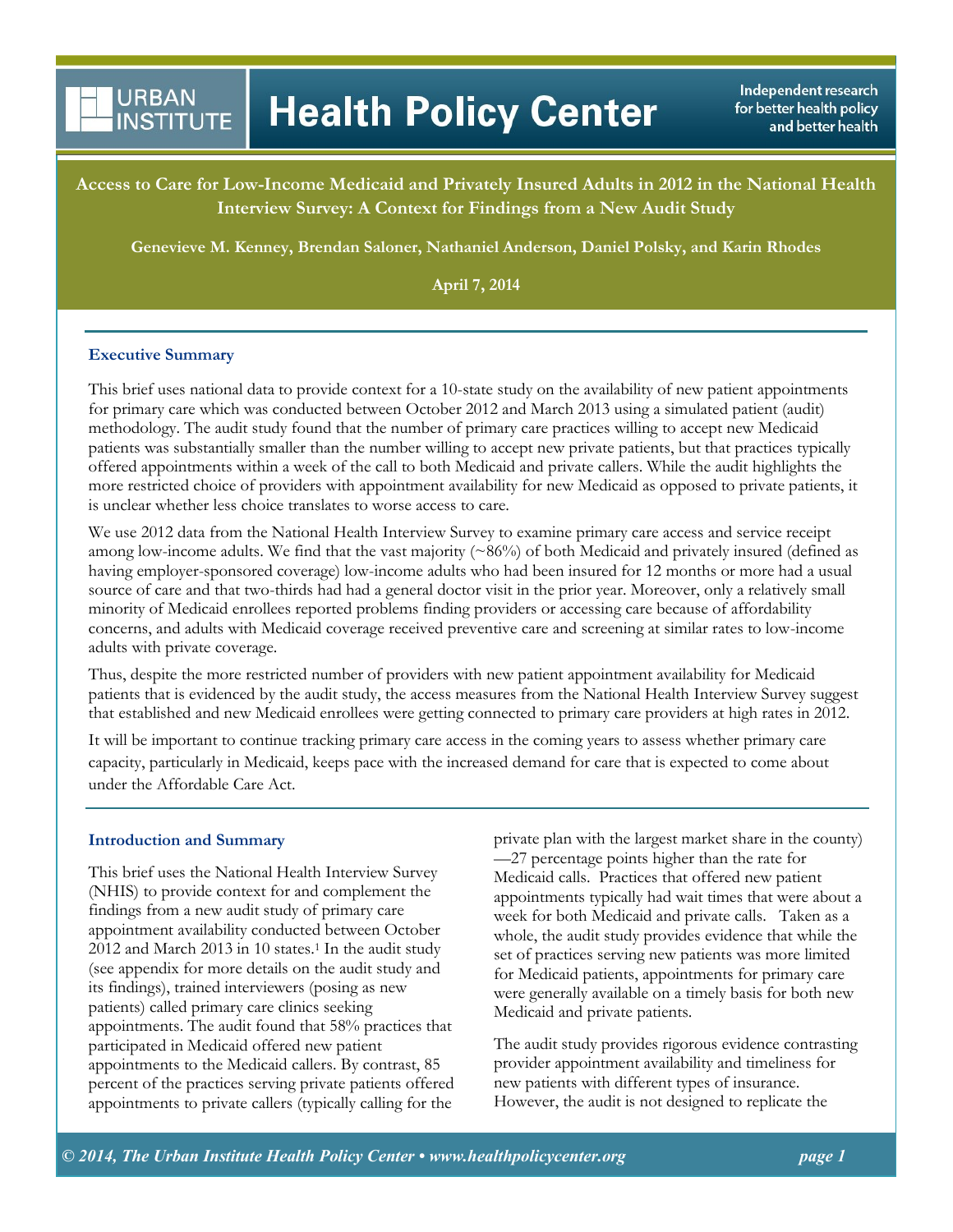process that actual patients would use when searching for a new primary care provider. Moreover, it does not consider primary care appointment availability or wait times for established patients who already have a usual source of care. To assess the extent to which the more restricted provider choice found on the audit may be translating into differential access to primary care for established Medicaid and privately insured adults, we use nationally representative data from the 2012 National Health Interview Survey (NHIS). We compare reports of provider access problems among newly enrolled and established Medicaid patients and privately insured patients. In addition, we go beyond provider access, to consider access problems related to affordability concerns and assess receipt of preventive care and screenings and the presence of a usual source of care. Analyses are restricted to individuals with household incomes below 250% of the federal poverty level to provide a more comparable sample across demographics and economic resources. Analyses are also conducted that assess the access experiences for low-income uninsured adults in comparison to those of Medicaid-covered adults.

Consistent with the findings from the audit study, the NHIS indicates that adults who were new to Medicaid coverage were more likely than adults who were new to private coverage to report that they had difficulties finding a general doctor or provider (such as a nurse practitioner or physician assistant) with availability in the past 12 months; 11.3 percent of new Medicaid enrollees reported that they had had this experience compared to 6.2 percent of new private enrollees; however, the difference in reported difficulties finding a general doctor is not statistically significant when we control for observed differences between Medicaid and ESI enrollees. We also found that Medicaid enrollees who had been continuously insured were less likely than new Medicaid enrollees to report having difficulties finding a general doctor or provider with availability.

For measures of access and service use not reflected in the audit study, there is little difference between adults with Medicaid and private coverage. Among those fully insured in the prior year, 85 percent of both the Medicaid and privately insured groups said they had a usual source of care and over 60 percent said that they had had a general doctor visit in the prior year. Medicaid-covered adults reported receiving preventive services at similar rates to low-income privately insured adults. Among the other access measures, affordability concerns were higher among the low-income adults with ESI as opposed to Medicaid coverage. For these

measures, low-income adults with ESI were more likely than Medicaid-covered adults to report that they had delayed or not gotten needed care because of affordability concerns and that they had had skipped medication doses or otherwise changed their use of prescription drugs in order to save money.

The patterns from the NHIS suggest that established low-income Medicaid and privately insured adults were generally experiencing comparable levels of primary care access but that when Medicaid and privately insured adults do experience primary care access barriers, Medicaid enrollees were more likely to experience difficulties getting access to providers, whereas privately insured adults were more likely to experience cost barriers. Moreover, the NHIS data indicate that provider access barriers are relatively rare among established Medicaid-covered and privately insured patients who are seeking primary care. The data also highlight the importance of other dimensions of access, such as the affordability of care.

The NHIS analysis also showed that relative to lowincome adults with Medicaid coverage, low-income uninsured adults were more likely to report both provider and affordability access issues and less likely to report that they had a usual source of care and that they were receiving preventive care and screenings. The pattern of results from the NHIS indicates that many low-income uninsured adults face substantial financial barriers to care which is consistent with the findings from the audit; in the ten states, the median cost of a new patient visit for the uninsured was \$120 and just 15.4 percent of the uninsured callers were offered an appointment that required a payment of \$75 or less at the time of the visit.

Both the audit findings and the NHIS analyses pertain to the period before the major coverage provisions of the Affordable Care Act (ACA) were implemented. These provisions, which include a Medicaid expansion and federal subsidies for coverage available through the new marketplaces, are expected to increase the number with health insurance coverage by millions in 2014.<sup>2</sup> It will be important to continue tracking primary care access in the coming years to assess whether primary care capacity, particularly in Medicaid, keeps pace with the increased demand for care that is expected to result under the ACA.

### **Data and Methods**

The core data set for the analysis is the 2012 NHIS, an annual face-to-face household survey of the civilian non-institutionalized population which is fielded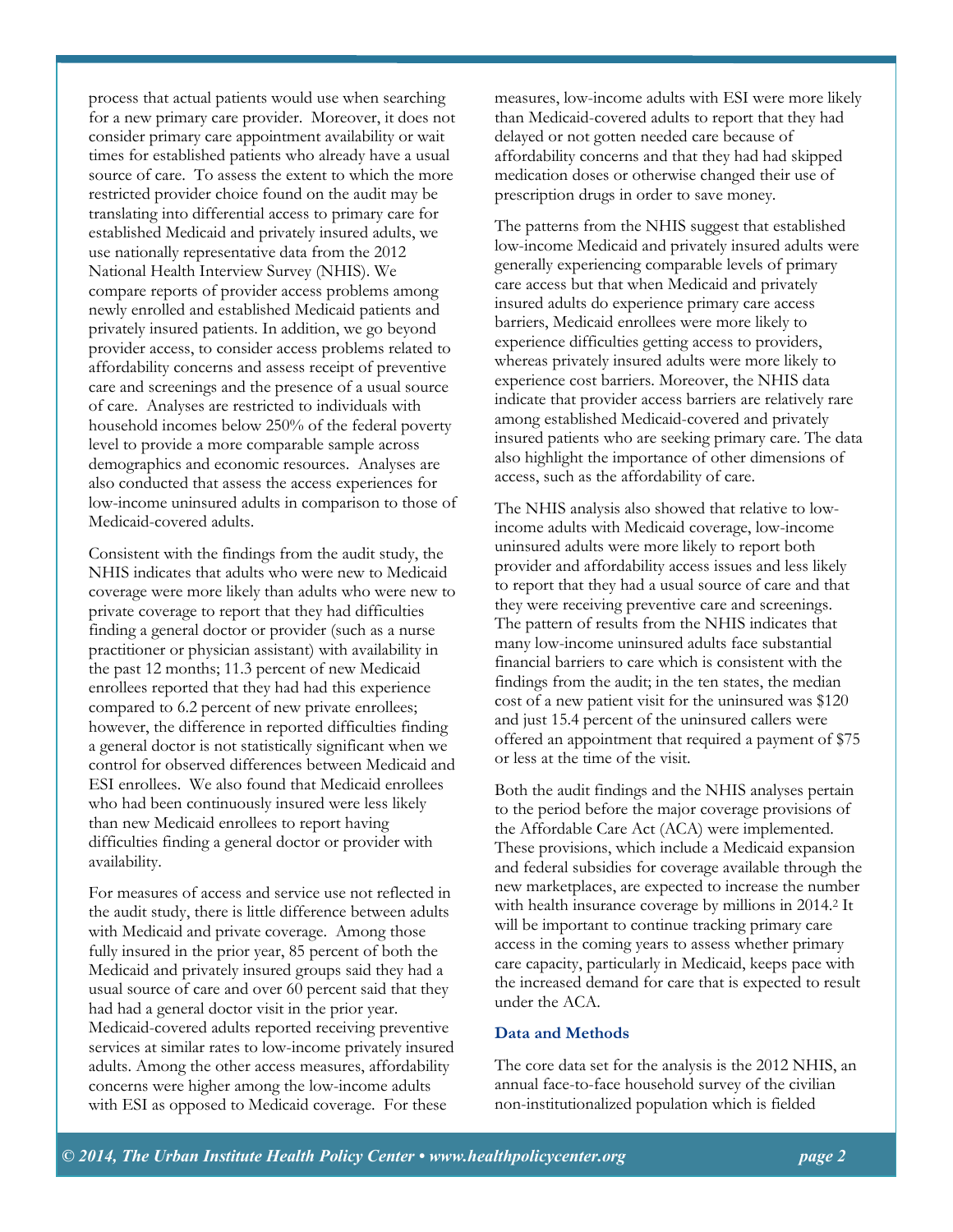continuously over the course of the year. The NHIS has a nationally representative sample of approximately 35,000 households each year. This analysis focuses on low-income adults, defined as those age 19 to 64 with incomes below 250 percent of the federal poverty level to provide a comparison of the experiences of lowincome adults with Medicaid and employer-sponsored insurance (ESI).<sup>3</sup>

The primary analysis sample for this brief includes 1,806 low-income adults who had Medicaid coverage at the time of the survey and who had been insured for the full prior 12 months and 3,517 low-income adults who had employer-sponsored insurance (ESI) at the time of the survey and who had been insured for the full prior 12 months.<sup>4</sup> The information available on the NHIS does not allow us to distinguish adults who had had Medicaid or ESI continuously over the prior year from those who were continuously insured but had changes in their insurance type over the course of the year. We refer to the adults with Medicaid at the time of the survey who had been insured for a full 12 months as *Established Medicaid Patients* and those with ESI at the time of the survey who had been insured for a full 12 months as *Established ESI Patients*. Medicaid coverage is defined as those who report Medicaid or other public coverage excluding Medicare, while private coverage includes just those with ESI. We also exclude those with Supplemental Security Income from the Medicaid sample because these individuals are likely to have more complex health needs than the general adult population. We focus on coverage through ESI as opposed to nongroup coverage because policies available through the nongroup market in 2012 are unlikely to be indicative of the coverage to which lowincome adults will have access through the new Marketplaces under the ACA.

Because the audit study examined appointment availability for new patients, we supplemented our analysis with tabulations on provider access for a group of adults whom we could identify as newly enrolling in Medicaid or ESI—namely adults who had Medicaid or ESI at the time of the survey but who had been uninsured at some point in the prior year—using data from both the 2011 and 2012 NHIS to increase the precision of the estimates. While it is not possible to establish whether the respondent is describing provider access experiences while they had Medicaid or ESI or for the period during which they were uninsured, this analysis may be suggestive of provider access issues experienced by new as opposed to established enrollees.

With one exception (whether the adult currently has a usual source of care), all the measures that are examined reflect reported experiences over the 12 month reference period prior to the survey. The following outcomes are examined:

**Access Problems Related to Provider and** 

**Appointment Availability:** had trouble or was unable to find a general doctor or provider with availability (the latter is a subset of the group that reported that they had had trouble finding a general doctor or provider with availability); had difficulty finding a doctor or clinic who would accept respondent as a new patient or finding a doctor or clinic who would accept respondent's health care coverage, and delayed care because they could not get an appointment soon enough. The first two measures referring to the availability of care from a general doctor or provider likely reflect primary care access and as such, most closely parallel the audit study. In contrast, the latter three measures could pertain to experiences the respondent had getting access to specialty care. We also created a composite indicator, "any difficulty reported with provider access" which took the value "1" if the respondent reported trouble finding a general doctor or provider with availability, had difficulty finding a doctor or clinic taking new patients, had difficulty finding a doctor or clinic who took their insurance type, or delayed care because they could not get an appointment soon enough.

**Access Problems and Financial Burdens Related to Affordability Issues***:* had an unmet need for medical care or prescription drugs because the respondent could not afford medical care or prescription drugs; delayed medical care because of costs; skipped medication doses to save money, took less medication to save money, or delayed filling a prescription to save money. We created two composite measures: one called "any unmet medical care/ prescription drug need due to affordability concerns," which took the value "1" if the respondent reported an unmet need for medical care or prescription drugs and one called "any change in prescription drug behavior to save money," which took the value "1" if the respondent reported that they skipped medication doses to save money, took less medication to save money, or delayed filling a prescription to save money.

### **Usual Source of Care and Primary Care Receipt:**

Presence of a usual source of care that is not an emergency room; any office visit in the prior 12 months; any visit to a general doctor in the prior 12 months; received preventive care and screenings in the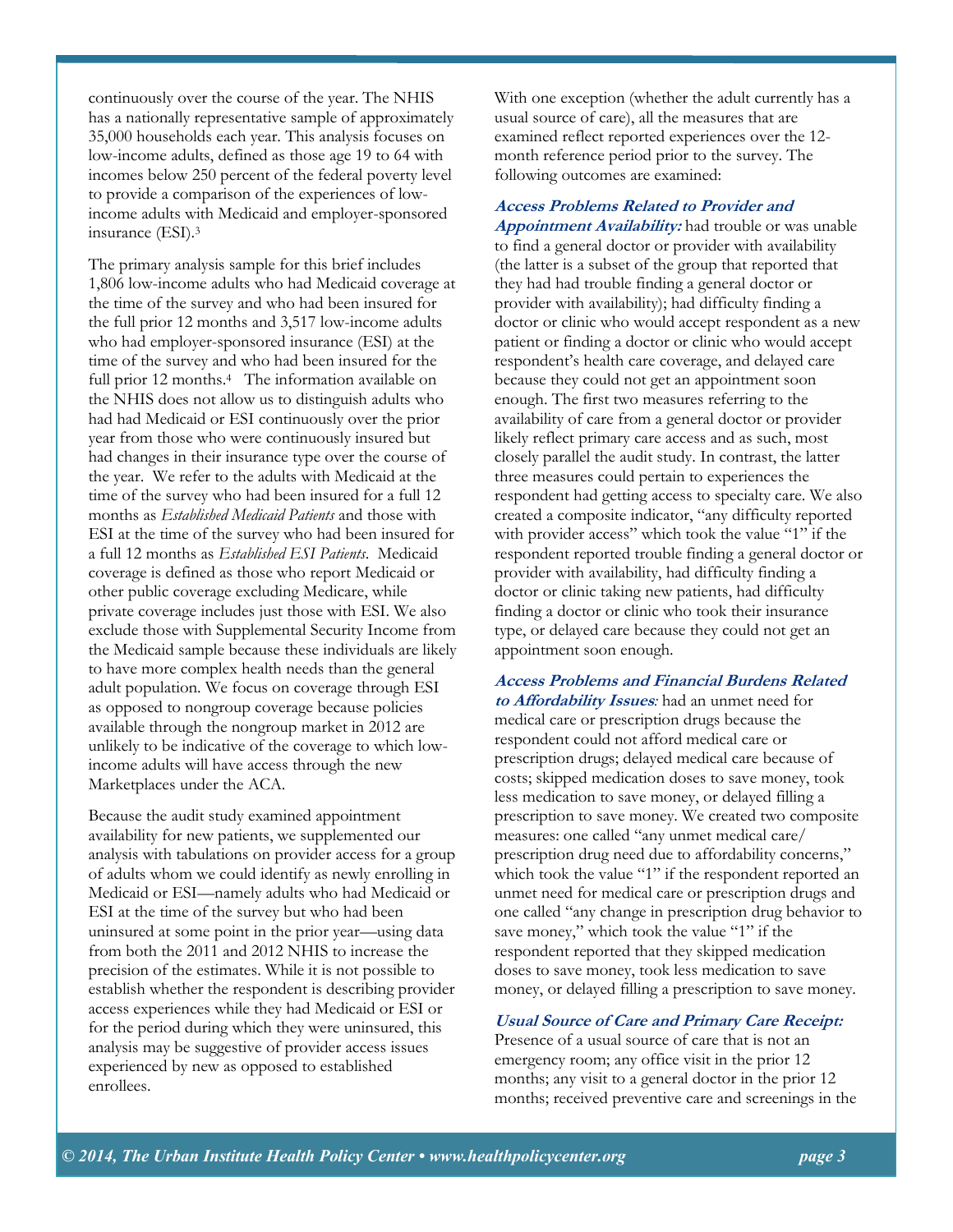prior 12 months, including blood pressure check or blood cholesterol level check; received test for high blood sugar, pap smear, or mammogram; received information about health issues associated with diet and smoking; and received a flu vaccination.

One complication associated with comparing and interpreting outcomes for low-income privately and publicly insured adults is that they differ along a number of other dimensions that could affect their use of services and care experiences. As seen in table 1, those who had Medicaid coverage were less likely than those with ESI to be ages 18 to 30 and more likely to be ages 31 to 45; female; to be in poor, fair, or good health, have mental health problems, and have functional limitations; to have one of seven chronic health problems; to be black or Hispanic or be a noncitizen; to have been pregnant in the past 12 months; to have lower income and less education; to be married, a parent, or unemployed; and to live in the Northeast. They were less likely to live in the Midwest or South.

We present mean levels and both unadjusted and adjusted differences in the outcomes between Medicaid and private coverage and between newly insured Medicaid and established Medicaid enrollees, where the adjusted differences control for the observed demographic, health, and socioeconomic factors included in table 1. While ideally, we would control for the neighborhood in which the respondent lives and where they seek care, we can only control for region of residence. Therefore, we use education, income, and other socioeconomic and demographic indicators as proxy measures. By adjusting for observed differences between the two groups, we can assess the extent of differences in these outcomes between Medicaidcovered and ESI-covered adults and between new and established Medicaid enrollees, taking into account the observed differences in their characteristics that could affect their access to care. Because of ongoing debate across the country about whether to expand Medicaid to low-income adults, we also provide estimates on these measures for low-income uninsured adults to assess how their access to care compared to lowincome adults with private and public coverage.

This NHIS analysis has a number of limitations. While reports on the presence or absence of insurance coverage are fairly reliable, information on the type of coverage is subject to greater measurement error on household surveys.<sup>5</sup> Therefore, there may be some misclassification of Medicaid and ESI coverage. Also, the outcomes are based on reports from the

respondent which reflects subjective assessments of unmet needs, which might not align with clinical judgment. The measures reported here may also be subject to recall or social desirability bias. It is possible that Medicaid-covered and ESI-covered adults may report differently on similar experiences, such as different expectations on how easy it should be to find a provider. Moreover, the national estimates presented here do not necessarily reflect the situation in the states included in the audit study. Finally, despite controlling for observed demographic, health, and socioeconomic characteristics of low-income adults in the three insurance groups examined here, there may be unobserved differences across groups related to willingness to seek care and local circumstances which affect the outcomes. Therefore, this analysis cannot be interpreted as providing definitive evidence of a causal nature.

### **Findings**

# **Access for Medicaid Versus ESI-Insured Low-Income Adults**

**Access Problems Related to Finding a General Doctor or Provider Among Established Medicaid and ESI-Insured Patients.** We find that under 5 percent of adults with established Medicaid coverage and 2 percent of low-income adults with ESI report that that they had trouble finding a general doctor or provider in the past year (table 2). Among low-income adults, 4.0 percent with Medicaid said that they had had trouble finding a general doctor or provider with availability, and 1.0 percent said that they were unable to find a general doctor or provider with availability this compares to 1.8 and 0.4 percent for low-income adults with ESI coverage, respectively. While lowincome adults with Medicaid coverage were 2.2 percentage points more likely than those ESI to say they had trouble finding a general doctor or provider with availability, that difference was smaller (1.3 percentage points) when we control for observed differences in the characteristics of low-income adults with Medicaid as opposed to those with ESI.

### **Access Problems Related to Finding a General Doctor or Provider Among Newly Enrolled Versus Established Medicaid and ESI-Insured Patients.**

When we assess the experiences of adults who were enrolled in Medicaid or ESI at the time of the survey but who had been uninsured for some period of the prior 12 months to assess whether new enrollees may be having systematically different experiences than established enrollees, we find that those who were new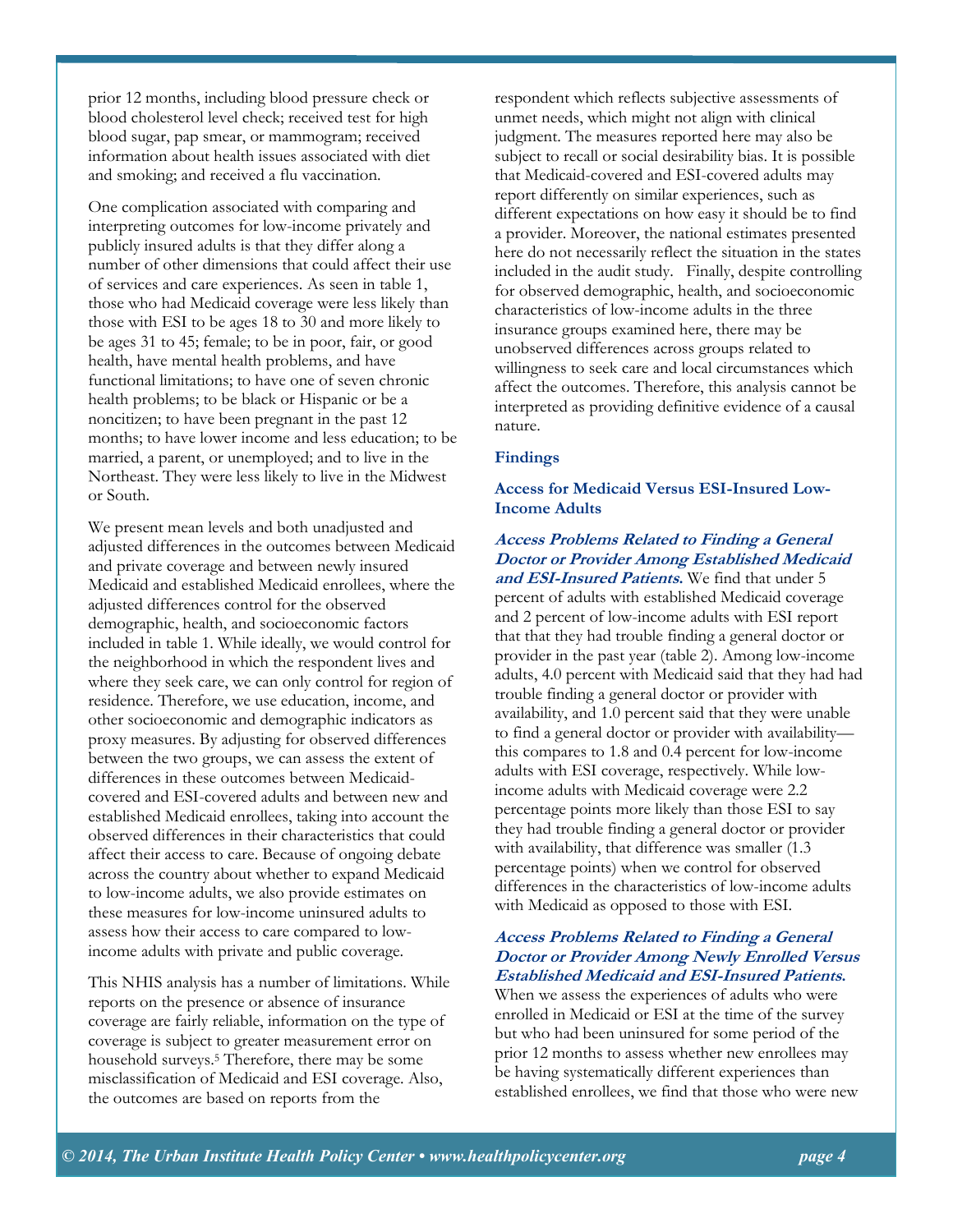| Table 1: Demographic, Health, and Socioeconomic Characteristics of All Low-Income Adults (19 to 64), by Full-Year |                |                                        |       |                   |  |
|-------------------------------------------------------------------------------------------------------------------|----------------|----------------------------------------|-------|-------------------|--|
|                                                                                                                   | All Low Income | Full Year Insurance Status<br>Medicaid |       | Difference        |  |
| Age                                                                                                               |                |                                        | ESI   |                   |  |
| 18-30                                                                                                             | 42.3           | 45.2                                   | 50.4  | ***<br>$-5.2$     |  |
| $31 - 45$                                                                                                         | 35.8           | 39.1                                   | 31.1  | $***$<br>8.0      |  |
| $50 - 64$                                                                                                         | 22.0           | 15.7                                   | 18.5  | $-2.8$<br>$**$    |  |
|                                                                                                                   |                |                                        |       |                   |  |
| Gender                                                                                                            |                |                                        |       | $***$             |  |
| Male                                                                                                              | 46.6           | 32.7                                   | 46.1  | $-13.4$<br>$***$  |  |
| Female                                                                                                            | 53.4           | 67.3                                   | 53.9  | 13.4              |  |
| <b>Health Status</b>                                                                                              |                |                                        |       | ***               |  |
| Excellent/Very good                                                                                               | 53.5           | 49.8                                   | 65.0  | $-15.2$           |  |
| Good/Fair/Poor                                                                                                    | 46.5           | 50.2                                   | 35.0  | 15.2<br>$***$     |  |
| <b>Mental Health Problem</b>                                                                                      | 17.8           | 19.5                                   | 12.0  | 7.4<br>$***$      |  |
| <b>Functional Limitation</b>                                                                                      | 31.8           | 31.6                                   | 23.9  | 7.7<br>$***$      |  |
| At Least One Chronic Condition                                                                                    | 36.9           | 38.9                                   | 31.7  | 7.2<br>$***$      |  |
| Heart Disease/Condition                                                                                           | 8.1            | 8.6                                    | 5.5   | 3.0<br>$***$      |  |
| Hypertension                                                                                                      | 22.0           | 22.5                                   | 16.7  | 5.7<br>***        |  |
| Stroke                                                                                                            | 2.2            | 2.0                                    | 1.1   | 1.0<br>$**$       |  |
| Asthma                                                                                                            | 14.7           | 16.8                                   | 13.5  | 3.3<br>$**$       |  |
| Emphysema                                                                                                         | 1.8            | 2.2                                    | 0.8   | $***$<br>1.4      |  |
| <b>Diabetes</b>                                                                                                   | 7.7            | 8.6                                    | 5.3   | 3.4<br>$***$      |  |
| Weak/Failing Kidneys                                                                                              | 1.8            | 2.0                                    | 0.7   | 1.4<br>$***$      |  |
| <b>BMI</b> (mean)                                                                                                 | 26.8           | 27.1                                   | 26.8  | 0.4               |  |
| Missing                                                                                                           | 4.3            | 4.6                                    | 2.9   | 1.7<br>$\ast\ast$ |  |
| Race/Ethnicity                                                                                                    |                |                                        |       |                   |  |
| White, non-Hispanic                                                                                               | 51.8           | 40.6                                   | 62.9  | $-22.3$<br>$***$  |  |
|                                                                                                                   | 16.8           | 22.4                                   | 15.0  | $***$<br>7.4      |  |
| Black, non-Hispanic                                                                                               |                |                                        |       | $***$             |  |
| Hispanic                                                                                                          | 25.2           | 30.3                                   | 15.9  | 14.4              |  |
| Other race, non-Hispanic                                                                                          | 6.2            | 6.7                                    | 6.2   | 0.5               |  |
| Noncitizen                                                                                                        | 15.4           | 17.2                                   | 5.8   | $***$<br>11.4     |  |
| Married                                                                                                           | 34.9           | 30.9                                   | 37.7  | $-6.8$<br>$***$   |  |
| Pregnant in Prior 12 Months                                                                                       | 1.5            | 3.9                                    | 1.1   | $***$<br>2.8      |  |
| <b>Family Income</b>                                                                                              |                |                                        |       |                   |  |
| Less than or Equal to 138% of FPL                                                                                 | 59.2           | 77.8                                   | 43.1  | $***$<br>34.7     |  |
| 138-249% of FPL                                                                                                   | 40.8           | 22.2                                   | 56.9  | $-34.7$<br>$***$  |  |
| Education                                                                                                         |                |                                        |       |                   |  |
| Less than High School                                                                                             | 22.9           | 32.6                                   | 10.9  | ***<br>21.7       |  |
| High School Graduate                                                                                              | 30.8           | 32.8                                   | 27.5  | 5.3<br>$***$      |  |
| Some College                                                                                                      | 33.8           | 28.4                                   | 43.6  | $-15.2$<br>$***$  |  |
| College Graduate                                                                                                  | 12.4           | 6.2                                    | 18.0  | $***$<br>$-11.8$  |  |
| Homeowner                                                                                                         | 43.1           | 32.2                                   | 53.8  | $-21.6$<br>$***$  |  |
| Parent of Dependent Child in the Household                                                                        | 39.1           | 56.3                                   | 39.1  | 17.2<br>$***$     |  |
| Employment                                                                                                        |                |                                        |       |                   |  |
| Full-time                                                                                                         | 39.6           | 24.7                                   | 54.7  | $***$<br>$-29.9$  |  |
| Part-time                                                                                                         | 17.4           | 18.5                                   | 18.7  | $-0.2$            |  |
| Not Working                                                                                                       | 43.0           | 56.8                                   | 26.6  | ***<br>30.2       |  |
| Spouse Full-time                                                                                                  | 15.8           | 12.6                                   | 19.6  | $***$<br>$-6.9$   |  |
| Spouse Part-time                                                                                                  | 4.4            | 4.5                                    | 3.9   | 0.6               |  |
| Spouse not Working                                                                                                | 13.1           | 12.0                                   | 12.9  | $-0.8$            |  |
|                                                                                                                   |                |                                        |       | $***$             |  |
| Government Employee                                                                                               | 5.1            | 3.8                                    | 9.8   | $-6.0$            |  |
| Firm Size Missing                                                                                                 | 3.0            | 2.9                                    | 3.4   | $-0.5$<br>$***$   |  |
| Firm Size Less than 50 workers                                                                                    | 34.1           | 28.7                                   | 34.2  | $-5.5$            |  |
| Firm Size Greater than or Equal to 50 workers                                                                     | 19.8           | 11.3                                   | 35.7  | $***$<br>$-24.4$  |  |
| Worked Job for a Year or More                                                                                     | 39.9           | 28.8                                   | 55.1  | $***$<br>$-26.3$  |  |
| Region                                                                                                            |                |                                        |       |                   |  |
| Northeast                                                                                                         | 15.7           | 25.1                                   | 16.6  | 8.5<br>$***$      |  |
| Midwest                                                                                                           | 22.2           | 20.9                                   | 27.1  | ***<br>$-6.3$     |  |
| South                                                                                                             | 38.6           | 27.2                                   | 35.3  | $***$<br>$-8.1$   |  |
| West                                                                                                              | 23.5           | 26.8                                   | 21.0  | $***$<br>5.8      |  |
| Sample Size                                                                                                       | 13,133         | 1,806                                  | 3,517 |                   |  |

Source: 2012 NHIS

Note: Low-Income is defined as living in a household with family income at or below 250% of FPL. MI commands used to adjust standard errors for multiply imputed income data. Medicaid and ESI status is only recorded at the time of the survey, while the full-year insurance status can be a combination of different insurances. Medicaid excludes those with Supplemental Security Income. ESI is emplo caid and ESI columns remove observations for which there is missing information on the covariates.

 $*$  (\*\*) (\*\*\*) Significantly different from zero at the .10 (.05) (.01) level, two-tailed test.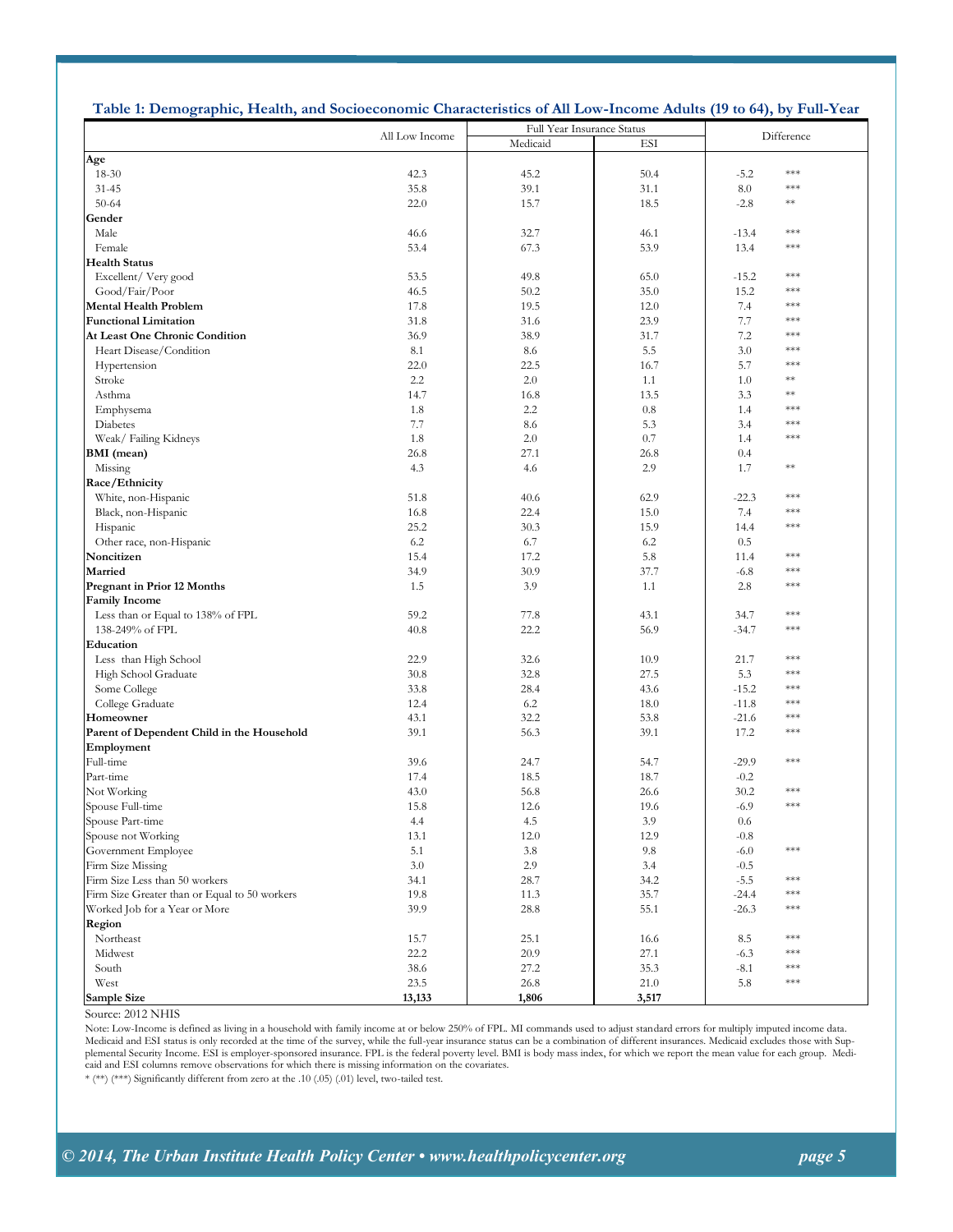#### **Table 2: Access and Use Experiences of All Low-Income Adults (19 to 64), by Full-Year Insurance Status**

|                                                                                             | All Low | <b>Full Year Insurance Status</b> |       | Difference |        |         |          |
|---------------------------------------------------------------------------------------------|---------|-----------------------------------|-------|------------|--------|---------|----------|
|                                                                                             | Income  | Medicaid                          | ESI   | Unadjusted |        |         | Adjusted |
| <b>Access Problems Related to Provider and Appointment Availability</b>                     |         |                                   |       |            |        |         |          |
| Any Provider Access Problem                                                                 | 12.3    | 14.4                              | 8.3   | 6.1        | ***    | 4.0     | ***      |
| Difficulties Finding a General Doctor or Provider with Availability                         | 4.6     | 4.0                               | 1.8   | 2.2        | ***    | 1.3     | ∗        |
| Was not able to find a general doctor or provider with availability                         | 1.7     | 1.0                               | 0.4   | 0.6        | $\ast$ | $-0.3$  |          |
| Difficulties Finding a Provider or Delayed Care Due Because Could<br>not Get an Appointment | 10.5    | 13.9                              | 7.7   | 6.2        | ***    | 4.5     | ***      |
| Was told by doctor's office or clinic would not accept as a new patient                     | 3.5     | 4.9                               | 1.6   | 3.3        | $***$  | 2.3     | ***      |
| Was told by doctor's office or clinic would not accept their health care<br>coverage        | 4.4     | 6.8                               | 2.6   | 4.2        | ***    | 3.5     | ***      |
| Delayed care because couldn't get an appointment soon enough                                | 6.5     | 8.4                               | 5.2   | 3.2        | ***    | 2.3     | $**$     |
| <b>Access Problems and Financial Burdens related to Affordability Issues</b>                |         |                                   |       |            |        |         |          |
| Any Unmet Need due to Affordability Concerns                                                | 24.6    | 11.0                              | 11.6  | $-0.7$     |        | -6.4    | ***      |
| Medical care                                                                                | 16.2    | 5.1                               | 6.0   | $-0.9$     |        | $-3.8$  | ***      |
| Prescription drugs                                                                          | 15.9    | 7.8                               | 7.8   | 0.0        |        | -5.4    | ***      |
| Any Delayed Medical Care due to Affordability Concerns                                      | 19.5    | 6.9                               | 9.3   | $-2.3$     | **     | $-2.9$  | $**$     |
| Any Change in Prescription Drug Behavior to Save Money                                      | 16.3    | 8.9                               | 10.5  | $-1.6$     |        | $-6.2$  | ***      |
| Skipped medication doses to save money                                                      | 10.7    | 5.3                               | 6.2   | $-0.9$     |        | $-4.8$  | ***      |
| Took less medication to save money                                                          | 11.2    | 6.2                               | 6.6   | $-0.4$     |        | -4.4    | ***      |
| Delayed filling a prescription to save money                                                | 13.9    | 7.1                               | 9.0   | $-2.0$     | $**$   | $-5.9$  | ***      |
| <b>Usual Source of Care and Primary Care Receipt:</b>                                       |         |                                   |       |            |        |         |          |
| Had a Usual Source of Care                                                                  | 69.0    | 85.4                              | 85.6  | $-0.2$     |        | $-0.8$  |          |
| Doctor's office or HMO                                                                      | 62.6    | 53.8                              | 75.4  | $-21.6$    | $***$  | $-18.0$ | $***$    |
| Clinic or health center                                                                     | 33.5    | 42.0                              | 22.0  | 19.9       | $***$  | 16.3    | $***$    |
| Other Place                                                                                 | 3.9     | 4.2                               | 2.6   | 1.6        | $**$   | 1.7     | $\ast$   |
| Any Office Visit                                                                            | 72.9    | 85.6                              | 82.7  | 2.9        | **     | 0.0     |          |
| Any General Doctor Visit                                                                    | 55.3    | 66.1                              | 64.4  | 1.7        |        | $-1.8$  |          |
| <b>Had Preventive Care</b>                                                                  |         |                                   |       |            |        |         |          |
| Had blood pressure checked                                                                  | 71.7    | 81.2                              | 80.8  | 0.4        |        | 0.4     |          |
| Had blood cholesterol checked                                                               | 45.6    | 55.0                              | 51.2  | 3.8        | $\ast$ | $-0.4$  |          |
| Received fasting test for high blood sugar or diabetes                                      | 32.2    | 39.2                              | 35.1  | 4.1        | **     | $-0.1$  |          |
| Received pap smear or pap test (women aged 18 or older)                                     | 49.9    | 60.4                              | 56.9  | 3.4        |        | 3.4     |          |
| Received mammogram (women aged 30 or older)                                                 | 32.4    | 34.8                              | 37.9  | $-3.1$     |        | $-3.8$  |          |
| Received test for colon cancer (adults aged 40 or older)                                    | 13.1    | 16.1                              | 16.7  | $-0.6$     |        | $-1.4$  |          |
| Been talked to about diet                                                                   | 22.8    | 28.7                              | 23.2  | 5.5        | ***    | 2.2     |          |
| Been talked to about smoking (adults who smoke every $\setminus$ some days)                 | 46.1    | 54.9                              | 49.6  | 5.3        |        | 0.3     |          |
| Received flu vaccination                                                                    | 24.5    | 27.7                              | 30.3  | $-2.6$     | $\ast$ | $-5.1$  | ***      |
| Sample Size                                                                                 | 13,133  | 1,806                             | 3,517 |            |        |         |          |

Source: National Health Interview Survey, 2012

Note: Low-Income is defined as living in a household with family income at or below 250% of FPL. The regression-adjusted differences are derived from multivariate regression models that control for age; gender; general and mental health status; presence of a chronic condition: heart disease, hypertension, stroke, asthma, emphysema, diabetes, and weak or failing kidneys; BMI; Pregnant in the past year; race/ethnicity; marriage status; family income; education; home ownership; parent status; employment; and region. Medicaid and ESI status is only recorded at the time of the survey, while the full-year insurance status can be a combination of different insurances. Medicaid excludes those with Supplemental Security Income. ESI is employer-sponsored insurance. FPL is the federal poverty level. Insured columns remove observations for which there is missing information on the covariates.

\* (\*\*) (\*\*\*) Significantly different from zero at the .10 (.05) (.01) level, two-tailed test.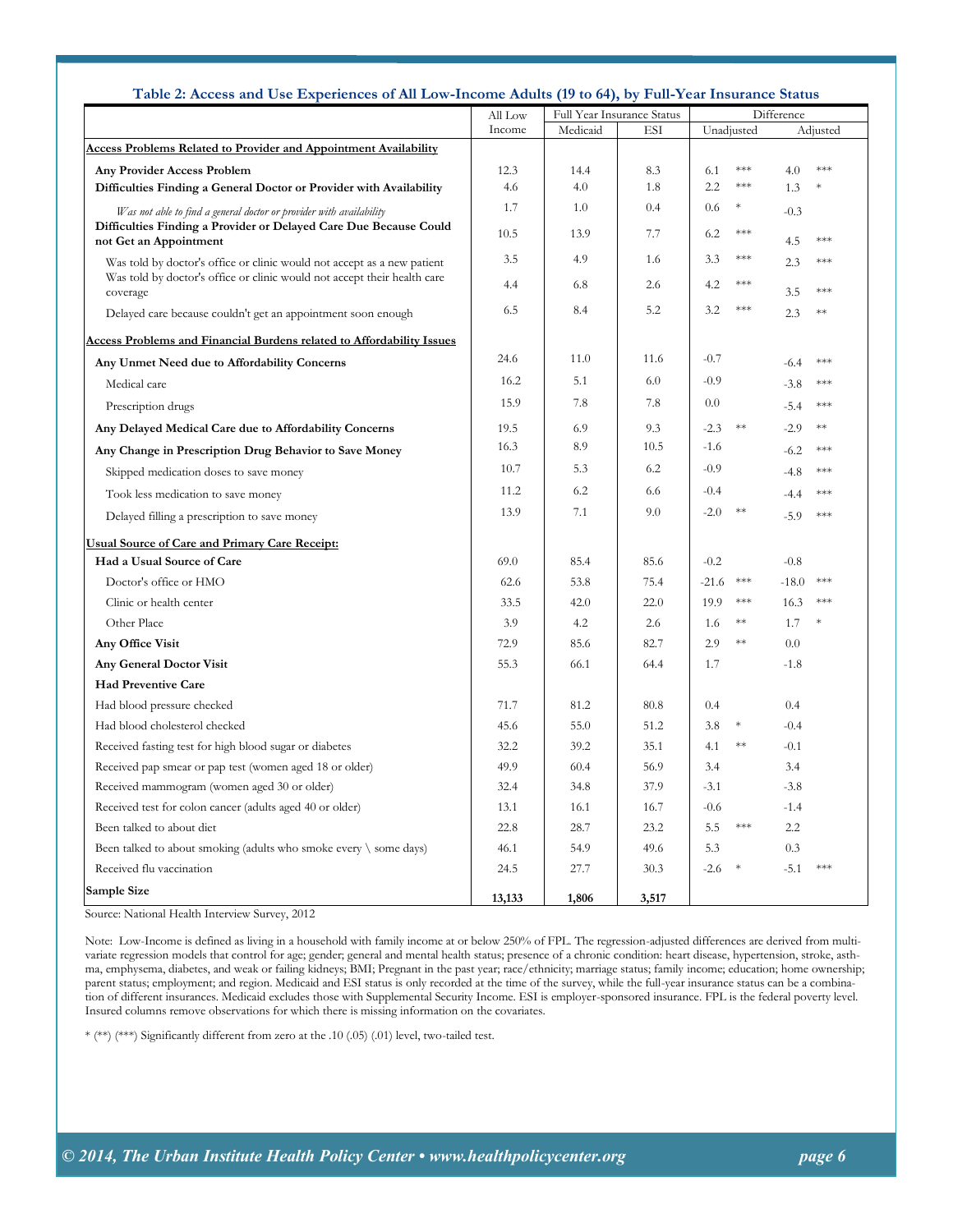#### **Table 3: Gaps in Access of Health Care for Low-Income Insured Adults (19 to 64), by Full-Year Insurance Status**

|                                                                                   | Medicaid      |             |                        |       | Difference |     |  |
|-----------------------------------------------------------------------------------|---------------|-------------|------------------------|-------|------------|-----|--|
|                                                                                   | Insured Full- | Not Insured |                        |       |            |     |  |
|                                                                                   | Year          | Full-Year   | Unadjusted<br>Adiusted |       |            |     |  |
| Any Provider Access Problem                                                       | 15.3          | 27.1        | $-11.8$                | ***   | $-9.8$     | *** |  |
| Difficulties Finding a General Doctor or Provider                                 | 4.5           | 11.3        | $-6.8$                 | $***$ | $-6.0$     | *** |  |
| Was not able to find a general doctor or provider with availability               | 1.2           | 2.8         | $-1.6$                 | **    | $-1.5$     | **  |  |
| Difficulties Finding a Provider or Delayed Care Due Because Could not Get an      |               |             |                        |       |            |     |  |
| Appointment                                                                       | 14.5          | 24.9        | $-10.4$                | ***   | $-8.4$     | *** |  |
| Was told by doctor's office or clinic would not accept as a new patient           | 4.9           | 11.4        | $-6.4$                 | ***   | $-5.4$     | *** |  |
| Was told by doctor's office or clinic would not accept their health care coverage | 7.1           | 16.0        | $-8.9$                 | ***   | $-7.7$     | *** |  |
| Delayed care because couldn't get an appointment soon enough                      | 8.9           | 14.8        | $-5.9$                 | ***   | $-4.5$     | *** |  |
|                                                                                   |               |             |                        |       |            |     |  |
| Sample Size                                                                       | 3,552         | 797         |                        |       |            |     |  |

|                                                                                                                                                                                                                              | ESI                                                                                    | Difference                                        |                            |                     |                            |                    |
|------------------------------------------------------------------------------------------------------------------------------------------------------------------------------------------------------------------------------|----------------------------------------------------------------------------------------|---------------------------------------------------|----------------------------|---------------------|----------------------------|--------------------|
|                                                                                                                                                                                                                              | Insured Full-<br>Year                                                                  | Not Insured<br>Full-Year                          | Unadjusted                 |                     |                            | Adjusted           |
| Any Provider Access Problem<br>Difficulties Finding a General Doctor or Provider                                                                                                                                             | $8.9^{\wedge\wedge\wedge}$<br>$1.7^{\wedge\wedge\wedge}$                               | $16.5^{\sim}\$<br>$6.2^{\wedge\wedge\wedge_{a}}$  | $-7.6$<br>$-4.5$           | ***<br>***          | $-6.6$<br>$-4.1$           | ***<br>***         |
| Was not able to find a general doctor or provider with availability<br>Difficulties Finding a Provider or Delayed Care Due Because Could not Get an<br>Appointment                                                           | $0.4^{\wedge\wedge\wedge}$<br>$8.4^{\wedge\wedge\wedge}$                               | 2.1<br>14.0 $\sim$                                | $-1.7$<br>$-5.6$           | **<br>***           | $-1.6$<br>$-4.6$           | **<br>***          |
| Was told by doctor's office or clinic would not accept as a new patient<br>Was told by doctor's office or clinic would not accept their health care coverage<br>Delayed care because couldn't get an appointment soon enough | $1.7^{\wedge\wedge\wedge}$<br>$2.7^{\wedge\wedge\wedge}$<br>$5.8^{\wedge\wedge\wedge}$ | 4.8 $\sim$<br>$4.6 \lambda$<br>$9.0^{\wedge_{a}}$ | $-3.0$<br>$-1.9$<br>$-3.2$ | ***<br>$**$<br>$**$ | $-2.4$<br>$-1.9$<br>$-2.8$ | **<br>**<br>$\ast$ |
| Sample Size                                                                                                                                                                                                                  | 6,803                                                                                  | 769                                               |                            |                     |                            |                    |

Source: National Health Interview Survey, 2011/2012

Notes: Low-Income is defined as living in a household with family income at or below 250% of FPL. The regression-adjusted differences are derived from multivariate regression models that control for age; gender; general and mental health status; presence of a chronic condition: heart disease, hypertension, stroke, asthma, emphysema, diabetes, and weak or failing kidneys; BMI; Pregnant in the past year; race/ethnicity; marriage status; family income; education; home ownership; parent status; employment; and region. Medicaid and ESI status is only recorded at the time of the survey, while the full-year insurance status can be a combination of different insurances. Medicaid excludes those with Supplemental Security Income. ESI is employer-sponsored insurance. Insurance groups remove observations for which there is missing information on the covariates. FPL is the federal poverty level.

\* (\*\*) (\*\*\*) indicates difference between the full-year and part-year insured for Medicaid and ESI groups is significant at the .10 (.05) (.01) level.

^ (^^) (^^^) indicates unadjusted difference between Medicaid and ESI for the full-year and part-year insured groups is significant at the .10 (.05) (.01) level.

a indicates difference between Medicaid and ESI for the full-year and part-year insured groups is no longer significant at the .10 level when controlling for observed differences.

to Medicaid or ESI were more likely to say that they experienced provider access issues, including trouble finding a general doctor or provider with availability relative to adults who were enrolled in Medicaid at the time of the survey and who had been insured for the entire 12-month reference period (table 3). However, as indicated above, we do not know when the problem occurred for those who were uninsured at some point in the year.

Among the Medicaid enrollees who had been uninsured at some point in the prior 12 months, 11.3 percent said they had trouble finding a general doctor or provider with availability compared to 4.5 percent among the Medicaid enrollees who had been insured for the prior 12 months. While the new Medicaid enrollees were more likely to report difficulty finding a general doctor or provider, most who reported that they had had difficulty finding one with availability indicated that they had found one, with just 2.8 percent saying that they had been unable to find a general

doctor with availability. For the ESI enrollees who had been uninsured at some point in the prior 12 months, 6.2 percent said they had trouble finding a general doctor or provider with availability compared with 1.7 percent among the ESI enrollees who had been insured for the prior 12 months. For all the measures examined, low-income adults who were newly enrolling in either Medicaid or ESI coverage were more likely to report that they had experienced provider access problems over the 12 months prior to the survey relative to those who had been insured for all 12 months, and Medicaid enrollees were more likely to report provider access problems relative to ESI enrollees who were insured for part or all of the year, respectively.

### **Access Problems Related to Provider Issues.**

Considering provider access issues that may arise beyond those related to finding a general doctor or provider with availability, 4.9 percent of adults with Medicaid coverage said that they had difficulties finding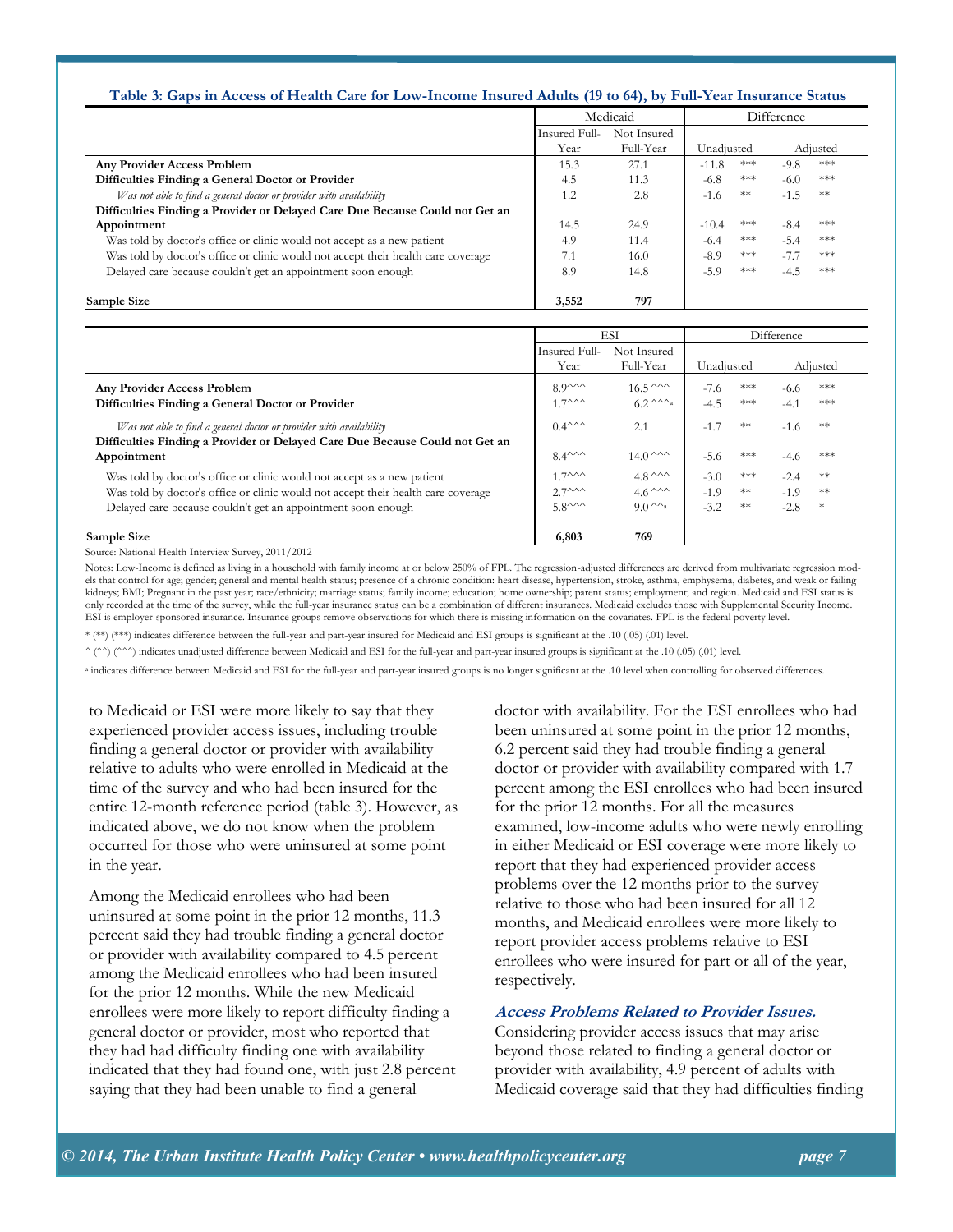a doctor's office or clinic (not limited to a general doctor) taking new patients and 6.8 percent said that they had difficulty finding a provider who took their insurance type compared with 1.6 and 2.6 percent for low-income adults with ESI, respectively. Overall, 8.4 percent of Medicaid enrollees said they had delayed getting care because they could not get an appointment compared with 5.2 percent of low-income adults with ESI. Controlling for observed differences between low income adults with Medicaid and ESI, we find that those with Medicaid coverage are 2.2 percentage points more likely to say that they had trouble finding a provider taking new patients and 3.5 percentage points more likely to say that they had trouble finding a provider who would take their insurance type. They were 2.3 percentage points more likely to have delayed getting care because they could not get an appointment soon enough. Overall, Medicaid enrollees were more likely (6.2 percentage points) to report having any difficulty finding a general doctor or provider, although the difference did diminish when controlling for observed differences (to a 4.5 percentage-point difference).

**Access Problems Related to Affordability Issues.** 

For both low-income Medicaid and ESI-covered adults, approximately 11 percent said that they experienced any unmet need due to affordability concerns. Less than 6 percent said that they had an unmet need for medical care specifically because of affordability concerns, and 8.0 percent said they had an unmet need for prescription drugs because of affordability concerns. While there are no significant unadjusted differences, when we take into account observed differences between these two groups, we find that low-income adults with Medicaid coverage were 3.8 and 5.4 percentage points less likely than lowincome adults with employer-sponsored coverage to say they had experienced an unmet need for medical care or for prescription drugs because of affordability concerns, respectively. In both unadjusted and adjusted analysis, adults with Medicaid coverage also were significantly less likely than those with ESI to report that they had delayed medical care because of affordability concerns and less likely to say that they had delayed filling a prescription or to have made a related change in order to save money.

Adults with Medicaid coverage were less likely to say that they had made one of several specific changes to in the prescription drug or therapy regime due to affordability concerns. Controlling for other factors, we find that Medicaid enrollees were 2.9 percentage points less likely to say they delayed getting needed

medical care because of affordability concerns and were 6.2 percentage points less likely to have delayed filling a prescription or have made some other change in response to cost concerns.

# **Usual Source of Care and Primary Care Receipt.**

Over four-fifths (85 percent) of low-income adults with Medicaid and ESI coverage said they had a usual source of care. The type of usual source of care differs for the two groups, with Medicaid-covered adults much more likely to say that they have a clinic or health center as their usual source of care relative to low-income privately insured adults (42.0 versus 22.0 percent). Over 60 percent of both low-income adults with Medicaid and ESI coverage said they had had a general doctor visit in the prior year. Across the different screening and preventive care measures included in the NHIS, Medicaid enrollees were more likely than low-income adults with ESI to have had their blood cholesterol levels checked, to have received a fasting test for high blood sugar, and to have been counseled about diet. When we control for observed differences between Medicaid-covered and ESI-covered adults, we find that Medicaid-covered adults were less likely to have received a flu vaccination.

## **Access for Medicaid Versus Uninsured Low-Income Adults**

Table 4 shows that low-income uninsured adults were more likely to report both provider and affordability access issues and less likely to report that they had a usual source of care and that they were receiving preventive care and screenings. For example, in unadjusted analysis, uninsured were 26.1 percentage points more likely to have delayed getting medical care because of affordability concerns, 47.2 percentage points less likely to have a usual source of care, and between 11 and 32 percentage points less likely to have received such preventive services or screenings as receiving a cholesterol check or a flu vaccination. Even when we control for observed differences between the low-income uninsured and those with Medicaid coverage, large differences persist between low-income adults with Medicaid coverage and those who are uninsured, particularly for access problems that reflect affordability concerns and in terms of the receipt of primary care services.

### **Discussion**

The NHIS results provide important context to the findings from the audit study, which explored primary care appointment availability for new patients. Using rigorous methods, the audit study illustrates that the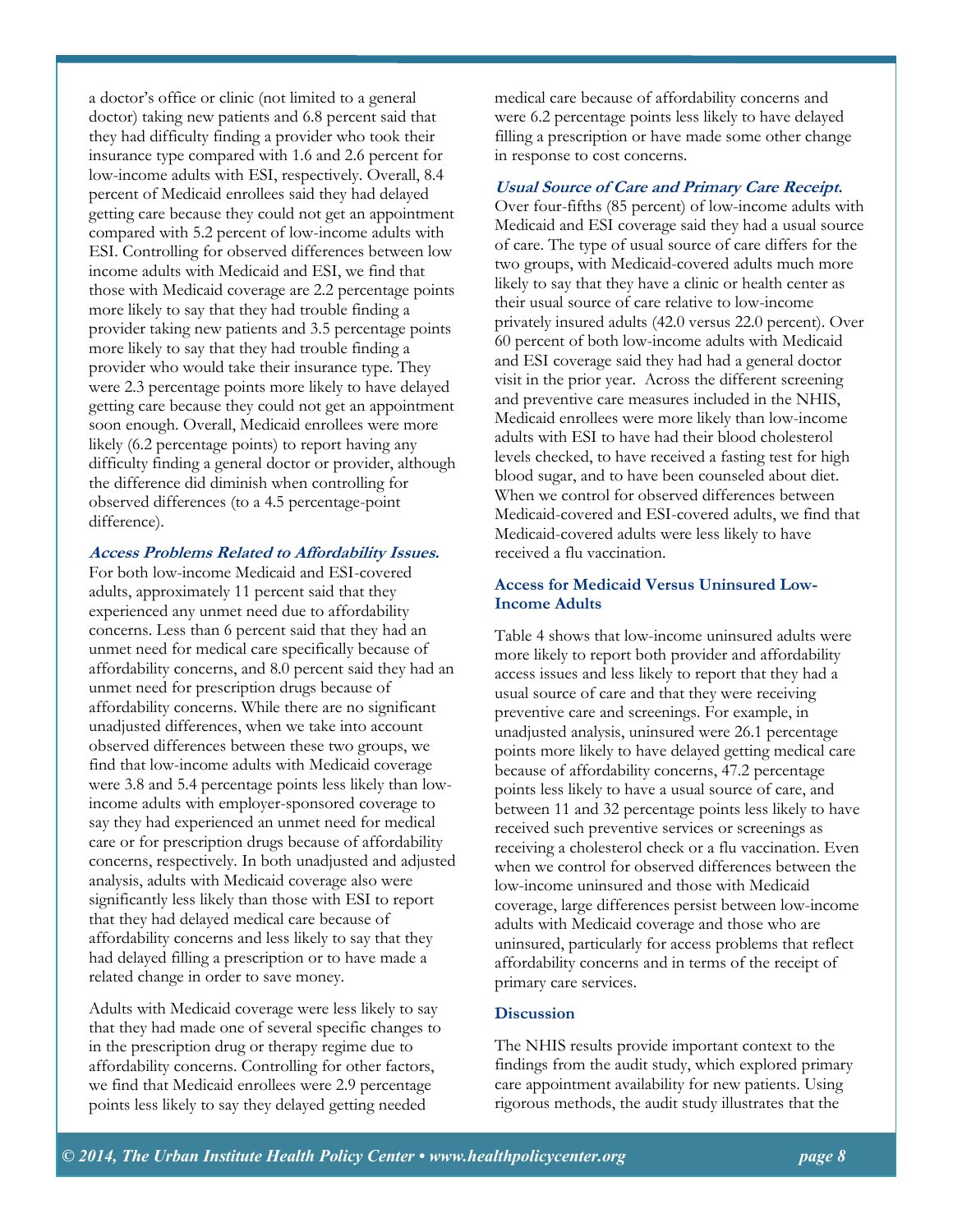#### **Table 4: Access and Use Experiences of All Low-Income Adults (19 to 64), by Full-Year Insurance Status**

|                                                                                             | All Low | <b>Full Year Insurance Status</b> |           | Difference  |             |  |
|---------------------------------------------------------------------------------------------|---------|-----------------------------------|-----------|-------------|-------------|--|
|                                                                                             | Income  | Medicaid                          | Uninsured | Unadjusted  | Adjusted    |  |
| <b>Access Problems Related to Provider and Appointment Availability</b>                     |         |                                   |           |             |             |  |
| Any Provider Access Problem                                                                 | 12.3    | 14.4                              | 11.7      | $2.6**$     | 0.5         |  |
| Difficulties Finding a General Doctor or Provider with Availability                         | 4.6     | 4.0                               | 7.1       | $-3.1$ ***  | $-3.8$ ***  |  |
| Was not able to find a general doctor or provider with availability                         | 1.7     | 1.0                               | 3.4       | $-2.4$ ***  | $-3.1$ ***  |  |
| Difficulties Finding a Provider or Delayed Care Due Because Could<br>not Get an Appointment | 10.5    | 13.9                              | 8.2       | $5.7***$    | $3.6***$    |  |
| Was told by doctor's office or clinic would not accept as a new patient                     | 3.5     | 4.9                               | 3.6       | $1.3*$      | 0.1         |  |
| Was told by doctor's office or clinic would not accept their health care<br>coverage        | 4.4     | 6.8                               | 2.8       | $4.0***$    | $2.8***$    |  |
| Delayed care because couldn't get an appointment soon enough                                | 6.5     | 8.4                               | 4.7       | $3.7***$    | $2.7***$    |  |
| <b>Access Problems and Financial Burdens related to Affordability Issues</b>                |         |                                   |           |             |             |  |
| Any Unmet Need due to Affordability Concerns                                                | 24.6    | 11.0                              | 38.9      | $-27.9$ *** | $-33.0$ *** |  |
| Medical care                                                                                | 16.2    | 5.1                               | 29.4      | $-24.3$ *** | $-27.4$ *** |  |
| Prescription drugs                                                                          | 15.9    | 7.8                               | 23.9      | $-16.1$ *** | $-20.8$ *** |  |
| Any Delayed Medical Care due to Affordability Concerns                                      | 19.5    | 6.9                               | 33.0      | $-26.1$ *** | $-28.2$ *** |  |
| Any Change in Prescription Drug Behavior to Save Money                                      | 16.3    | 8.9                               | 21.8      | $-12.9$ *** | $-17.4$ *** |  |
| Skipped medication doses to save money                                                      | 10.7    | 5.3                               | 15.0      | $-9.7$ ***  | $-13.3$ *** |  |
| Took less medication to save money                                                          | 11.2    | 6.2                               | 15.3      | $-9.2$ ***  | $-12.5$ *** |  |
| Delayed filling a prescription to save money                                                | 13.9    | 7.1                               | 18.5      | $-11.4$ *** | $-15.6$ *** |  |
| <b>Usual Source of Care and Primary Care Receipt:</b>                                       |         |                                   |           |             |             |  |
| Had a Usual Source of Care                                                                  | 69.0    | 85.4                              | 38.3      | 47.2 ***    | 43.1 ***    |  |
| Doctor's office or HMO                                                                      | 62.6    | 53.8                              | 36.8      | $17.0***$   | $13.3***$   |  |
| Clinic or health center                                                                     | 33.5    | 42.0                              | 56.9      | $-14.9$ *** | $-11.9$ *** |  |
| Other Place                                                                                 | 3.9     | 4.2                               | 6.3       | $-2.1$ **   | $-1.4$      |  |
| Any Office Visit                                                                            | 72.9    | 85.6                              | 48.9      | $36.7***$   | $29.2$ ***  |  |
| <b>Any General Doctor Visit</b>                                                             | 55.3    | 66.1                              | 32.2      | $33.9***$   | 28.9 ***    |  |
| <b>Had Preventive Care</b>                                                                  |         |                                   |           |             |             |  |
| Had blood pressure checked                                                                  | 71.7    | 81.2                              | 49.4      | $31.8***$   | $25.2$ ***  |  |
| Had blood cholesterol checked                                                               | 45.6    | 55.0                              | 26.2      | 28.8 ***    | $25.9***$   |  |
| Received fasting test for high blood sugar or diabetes                                      | 32.2    | 39.2                              | 18.0      | $21.2***$   | $17.7***$   |  |
| Received pap smear or pap test (women aged 18 or older)                                     | 49.9    | 60.4                              | 32.3      | 28.1 ***    | $23.3$ ***  |  |
| Received mammogram (women aged 30 or older)                                                 | 32.4    | 34.8                              | 19.7      | $15.1***$   | $17.2$ ***  |  |
| Received test for colon cancer (adults aged 40 or older)                                    | 13.1    | 16.1                              | 4.3       | $11.8***$   | $11.1$ ***  |  |
| Been talked to about diet                                                                   | 22.8    | 28.7                              | 12.3      | $16.4***$   | $12.1$ ***  |  |
| Been talked to about smoking (adults who smoke every $\setminus$ some days)                 | 46.1    | 54.9                              | 29.9      | $25.0***$   | $18.9***$   |  |
| Received flu vaccination                                                                    | 24.5    | 27.7                              | 12.5      | $15.2***$   | $12.5***$   |  |
| Sample Size                                                                                 | 13,133  | 1,816                             | 3,707     |             |             |  |

Source: National Health Interview Survey, 2012

Note: Low-Income is defined as living in a household with family income at or below 250% of FPL. The regression-adjusted differences are derived from multivariate regression models that control for age; gender; general and mental health status; presence of a chronic condition: heart disease, hypertension, stroke, asthma, emphysema, diabetes, and weak or failing kidneys; BMI; Pregnant in the past year; race/ethnicity; marriage status; family income; education; home ownership; parent status; employment; and region. Medicaid and uninsured status is only recorded at the time of the survey, while the full-year insurance status can be a combination of different insurances. Medicaid excludes those with Supplemental Security Income. FPL is the federal poverty level. Medicaid and uninsured columns remove observations for which there is missing information on the covari

\* (\*\*) (\*\*\*) Significantly different from zero at the .10 (.05) (.01) level, two-tailed test.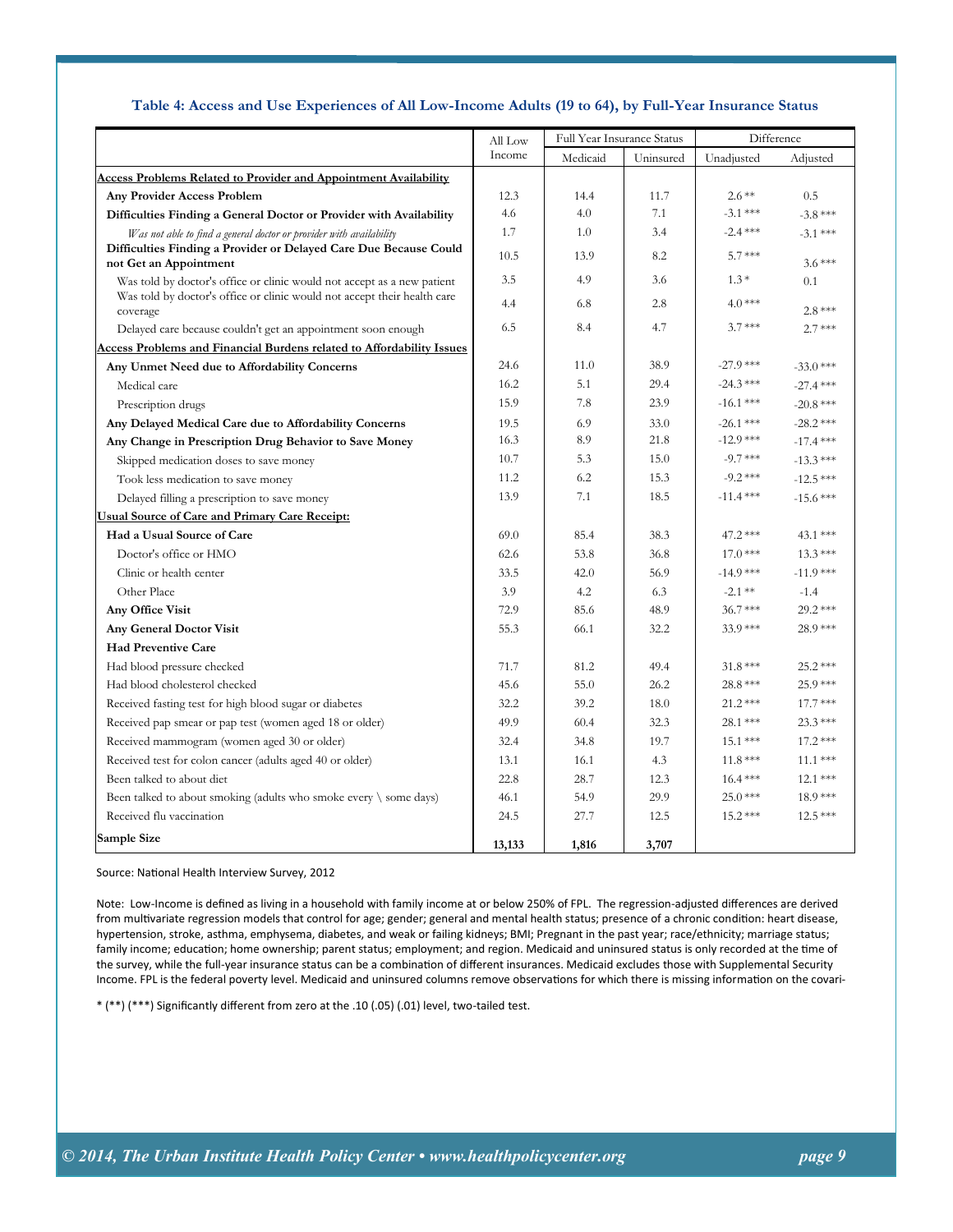practices with openings for new patients are substantially more constrained for new Medicaid enrollees than for new privately insured patients—but that appointments offered were typically within a week of the call for both groups. The NHIS analysis underscores that Medicaid patients appear to be achieving comparable access to primary care despite more limited availability within their provider networks. In real world conditions, new Medicaid patients are likely to focus their search efforts on practices in their local communities, particularly, those that are known to provide access to Medicaid patients, such as community health centers. They are also likely to receive help in finding providers from their managed care plan or an enrollment broker, including information on which practices that serve Medicaid patients have open panels.

The audit study brings to light the importance of primary care provider assignment and selection processes, especially for new enrollees who do not have an established source of care. According to the NHIS, 62 percent of low-income uninsured adults said that they lacked a usual source of care. Therefore, many of the uninsured adults who gain Medicaid or marketplace coverage in 2014 or 2015 are likely to enter coverage without having an established source of care. New enrollees who lack established relationships with primary care providers or want to find a new primary care provider may require assistance identifying practices that take their insurance and currently have new patient appointment availability.<sup>6</sup> More work is needed to identify how closely public and private insurance plans, including those in the new marketplaces monitor their networks and the extent to which they provide up-to-date information to their new enrollees on practices with open panels.

Ensuring that the newly insured are directed toward primary care providers with capacity to absorb new patients will be critical to minimizing access problems for these groups. The pattern of findings from the audit indicated that appointment success rates would be much higher at FQHCs for Medicaid callers than at other offices,<sup>7</sup> which is consistent with the NHIS data showing that Medicaid-covered adults rely on clinics and community health centers at high rates.

The pressure on the primary care delivery system serving Medicaid patients, particularly in states that are experiencing large increases in Medicaid caseloads, may lead to greater delays in appointment availability for both new and established patients than found in 2012. It will be important to monitor access as major shifts

occur in how care is financed and delivered. Efforts to expand Medicaid provider capacity—including policies aimed at expanding supply for both safety-net and private providers—and to ensure that clear information about provider ability to take new patients is available to both Medicaid-covered and new privately insured patients will likely be important to promoting more timely and efficient use of health care and maximizing the benefits of health reform.

Currently there is debate about the merits of expanding Medicaid coverage under the ACA. In the 25 states that, as of April 2014, have not opted for expansion, adults with incomes below the federal poverty level are not eligible for Medicaid unless they meet one of the eligibility categories that predate the ACA (e.g., disability or pregnancy). This leaves an estimated 5.8 million poor uninsured adults without any new financial assistance for health insurance coverage.<sup>8</sup> The findings from the NHIS indicate that low-income adults who remain uninsured in states that do not expand Medicaid will continue to experience substantial barriers to care and receive preventive care at very low rates.

### **Conclusions**

Establishing a relationship with a primary care provider is an important first step toward increasing access for newly insured Medicaid enrollees. On the eve of national health reform, most Medicaid patients have a usual source of care and large majorities of Medicaid patients were not reporting problems finding doctors or accessing care because of affordability concerns. Adults with Medicaid coverage were comparable to low income adults with employer-sponsored insurance in receipt of preventive care, though rates of screening and counseling for both populations falls below recommended levels. Ensuring access to primary care for newly insured adults, regardless of insurance type, will be one key to the success of national health reform. The audit study highlights that before health reform, fewer practices were offering primary care appointments for new Medicaid enrollees than for new privately-insured patients. Efforts to identify providers where capacity still exists and ensuring that information about provider availability is made available to new Medicaid and Marketplace enrollees will likely be critical to promoting the timely and efficient use of health care.